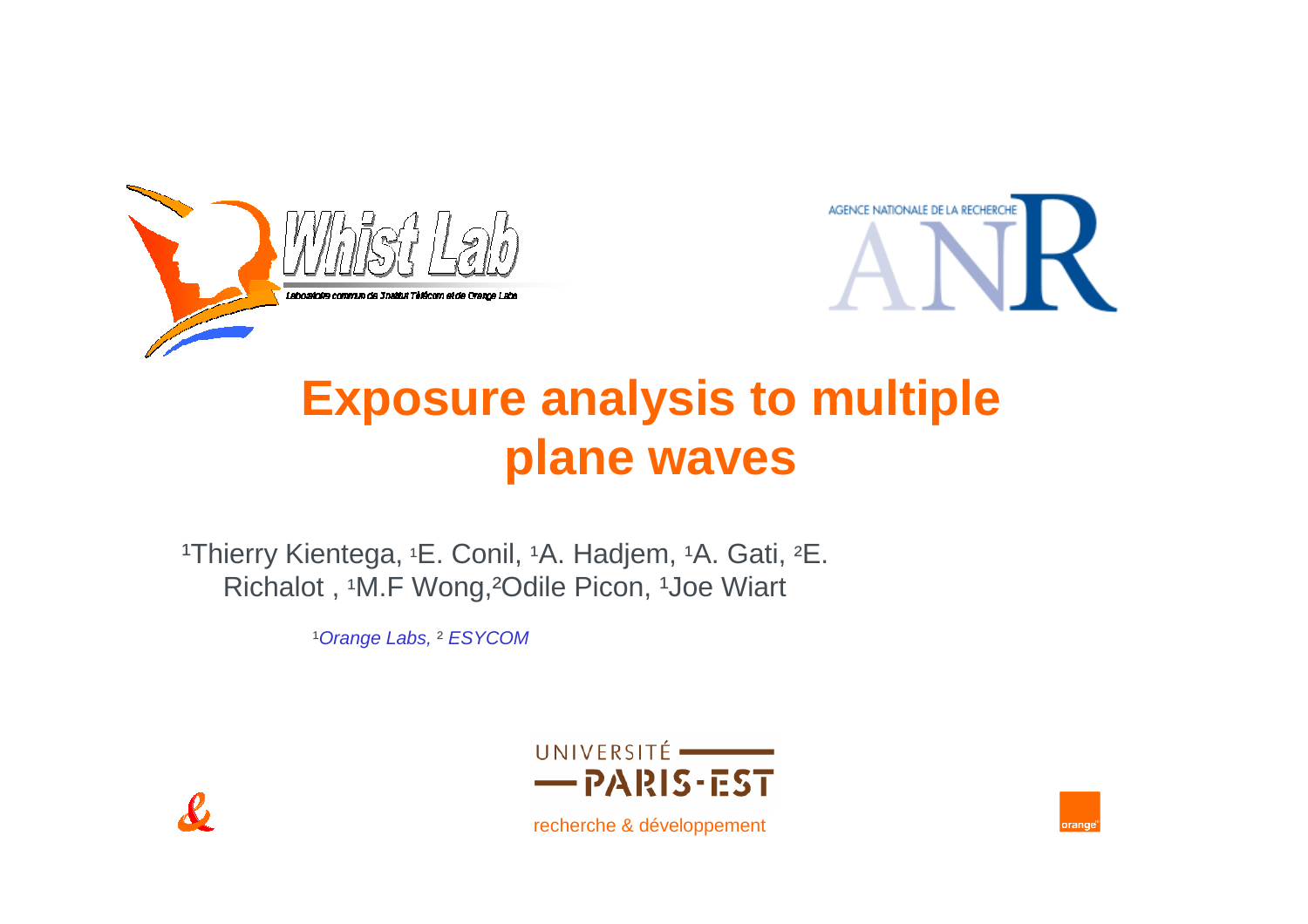

- General context
- **Problematic**
- **Nultiple plane waves exposure assessment**
- Results and discussion
- Conclusion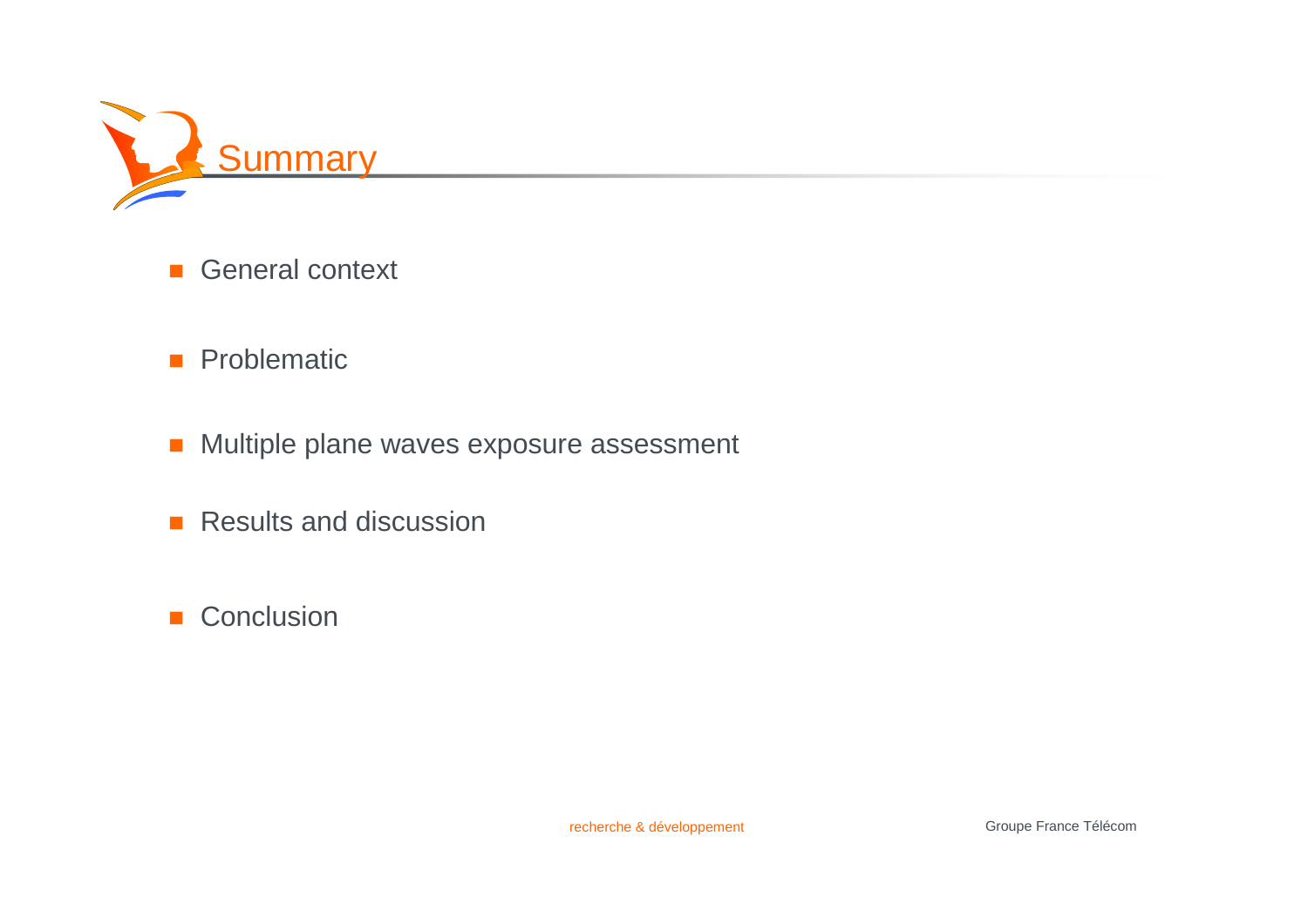

 With enhancement of wireless telecommunication (WIFI, cells phones etc..) exposure to electromagnetic waves has became a public debate



- **Exposure assessment is a key question in many countries espicially in France**

- **Most of the investigations have been performed to single plane wave exposure but there was a lack of information on multiwaves exposure**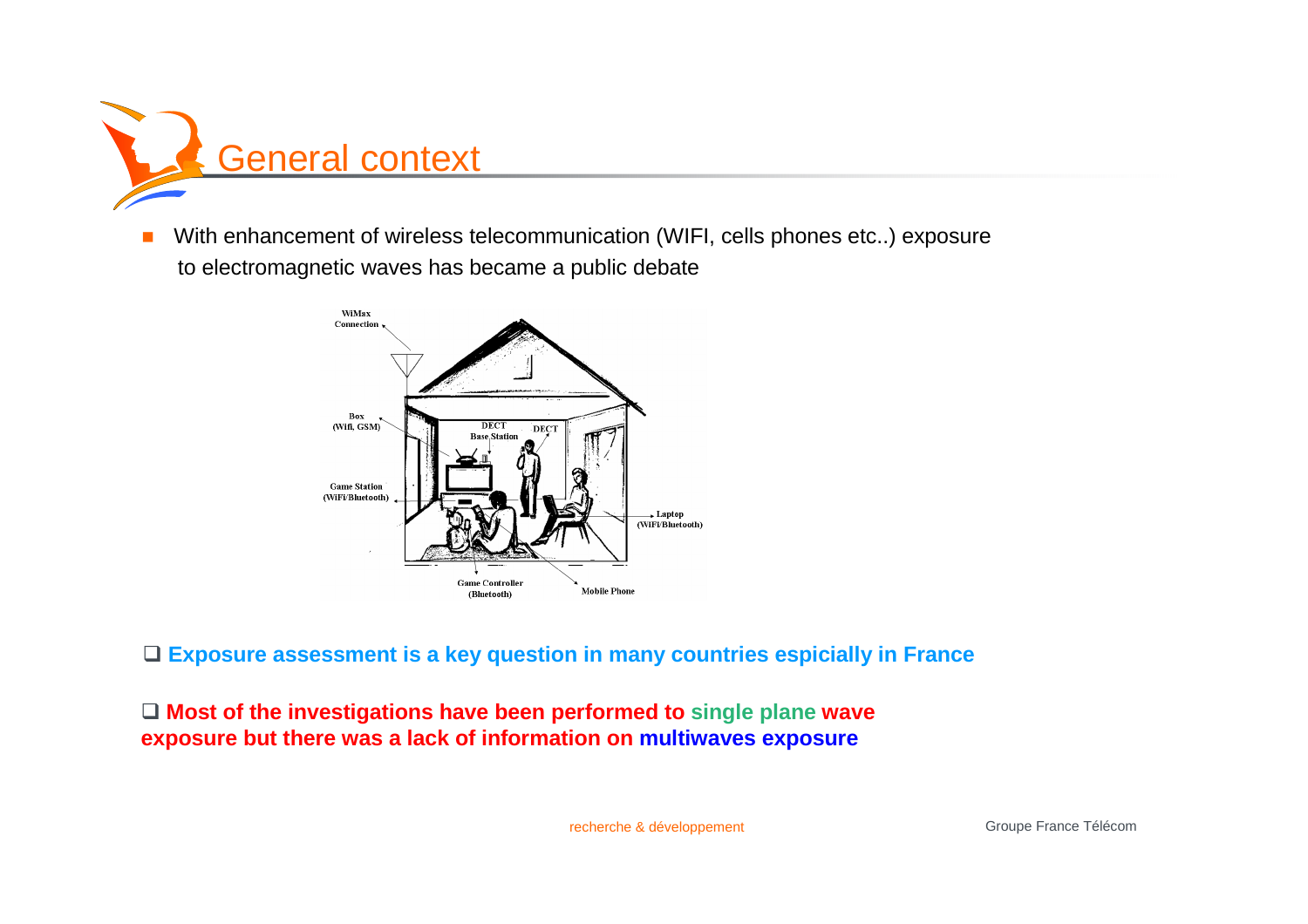Plane wave exposure assessment

**Conil[2007 and 2008] Studied influence of arrival angle(**θ**,**φ**) in the case of single plane wave exposure**

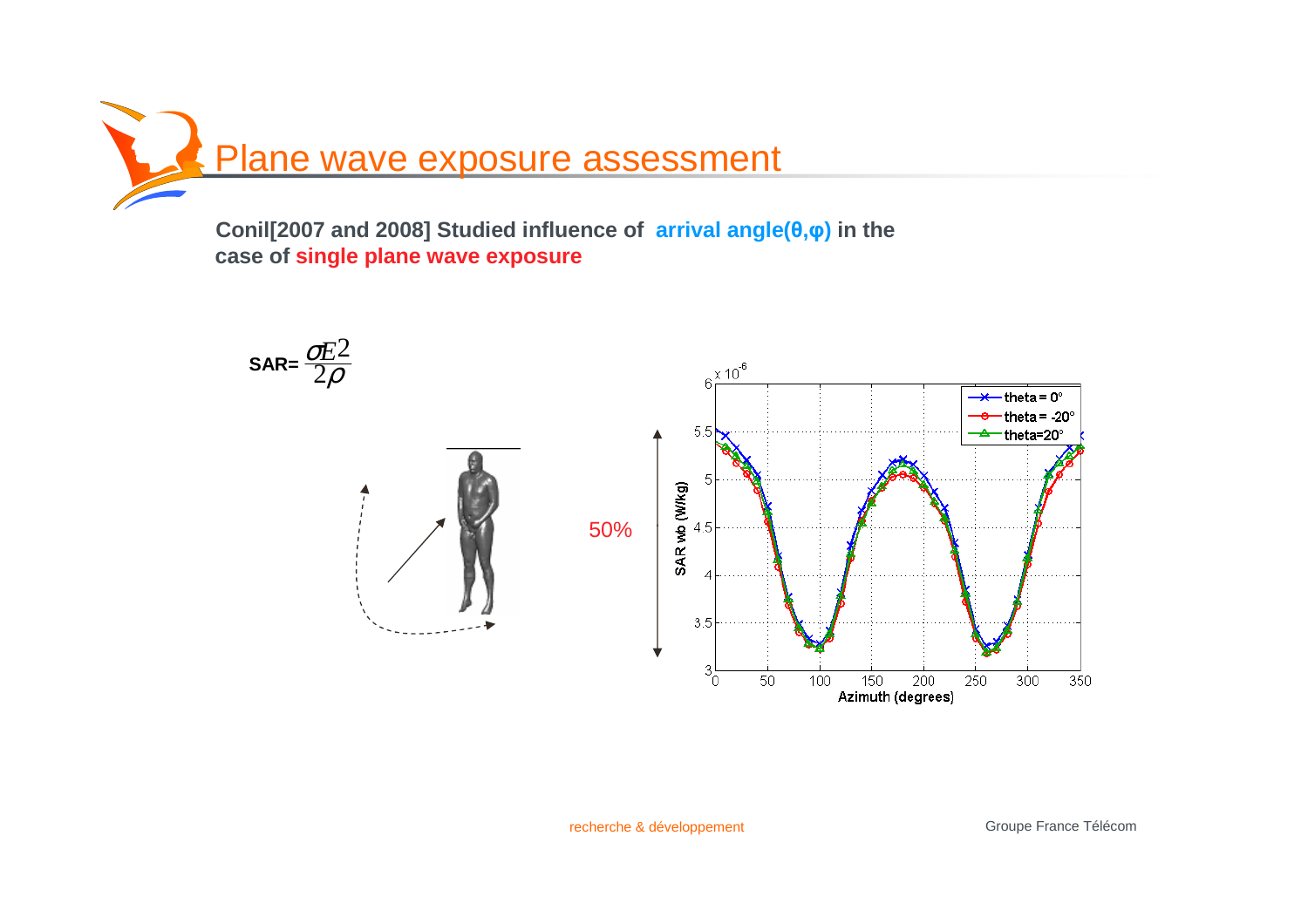

**Conil studied influence of the morphology on the Specific absorption ratein the case of single plane wave exposure**





six different phantoms

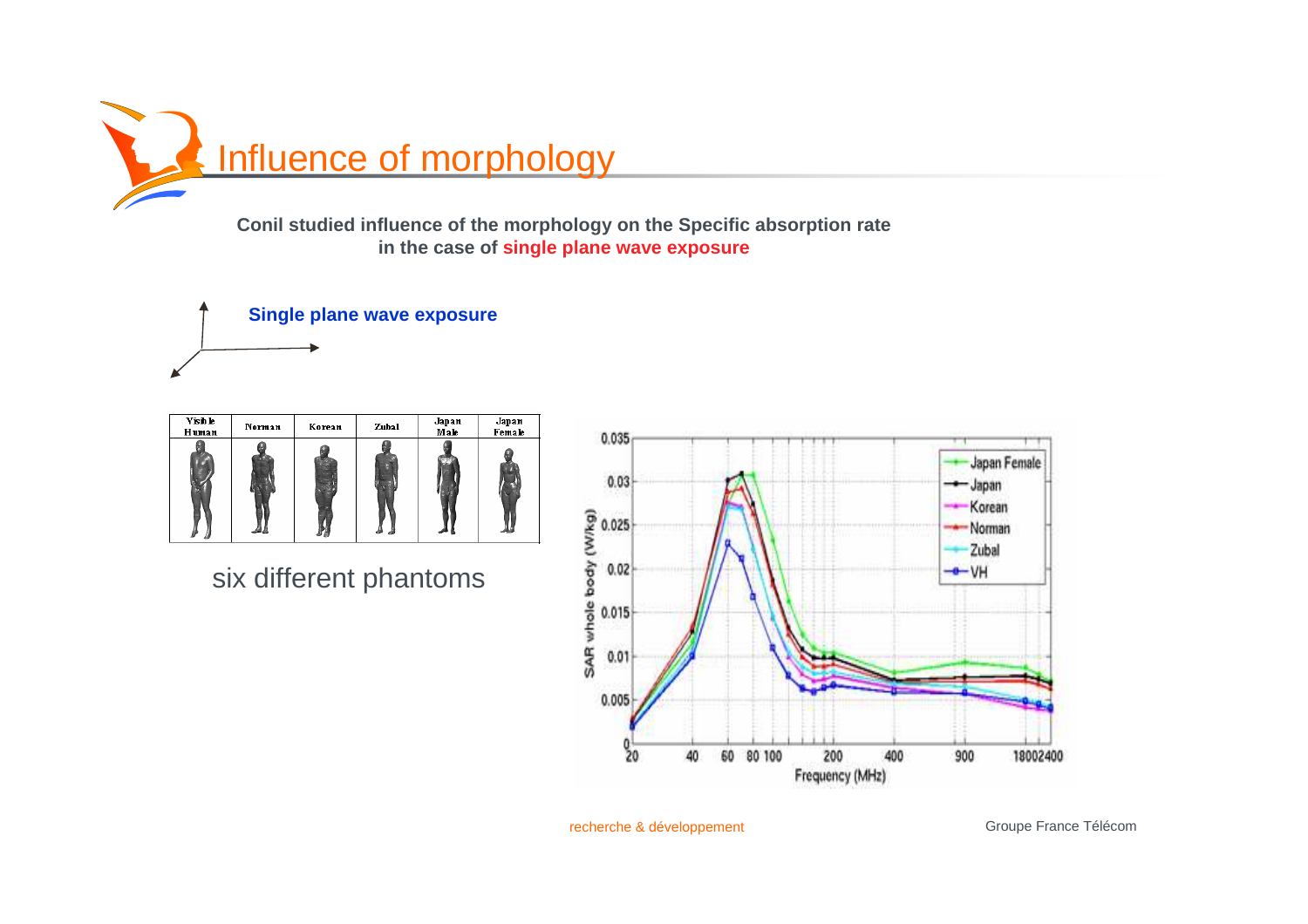

□ In reality, the fields are coming from all direction due to reflections and diffractions. This<br>**field is affected by fast fading. The fast** fading is induced by the recombination in phase of **field is affected by fast fading. The fast fading is induced by the recombination in phase of waves coming from everywhere with random phase**

- **How assess exposure of a person who moves in a realistic environment**

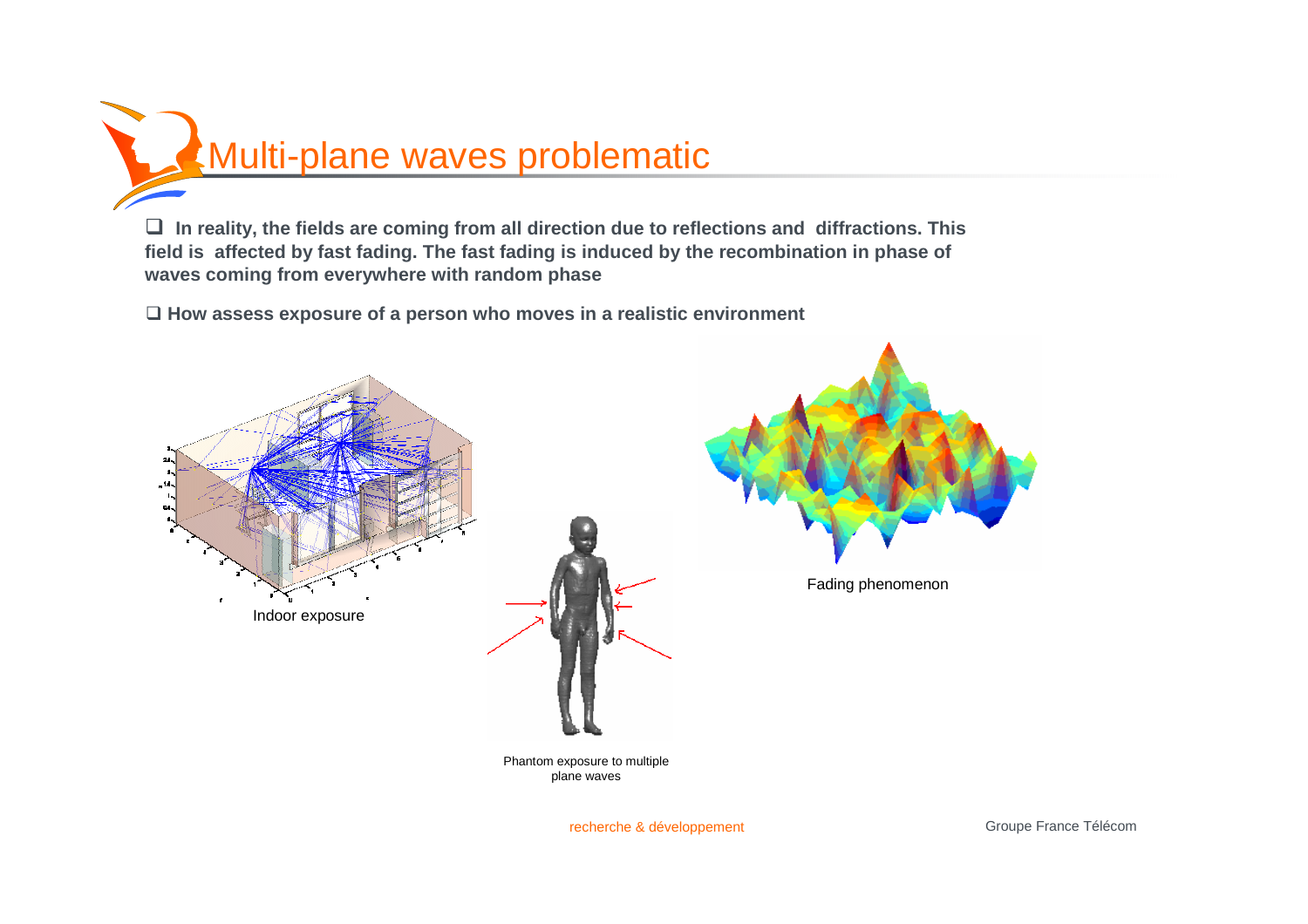Parameters influencing multi-plane waves exposure

**The incident electric field can be modelled by a sum of plane waves coming from different directions with different phases and amplitudes**



# **□ The field parameters must be defined:**

- $\triangleright$  The waves are coming coherent (spatially and temporally) or not
- $\triangleright$  The numbers of rays (Ninc)
- $\triangleright$  The amplitude of rays(Einc,n)
- $\triangleright$  The arrival angles azimuth and elevation(φ and θ)
- $\triangleright$  The phase of waves( $\alpha$ )

For this study all the rays have vertical polarizationand elevation angle of 90°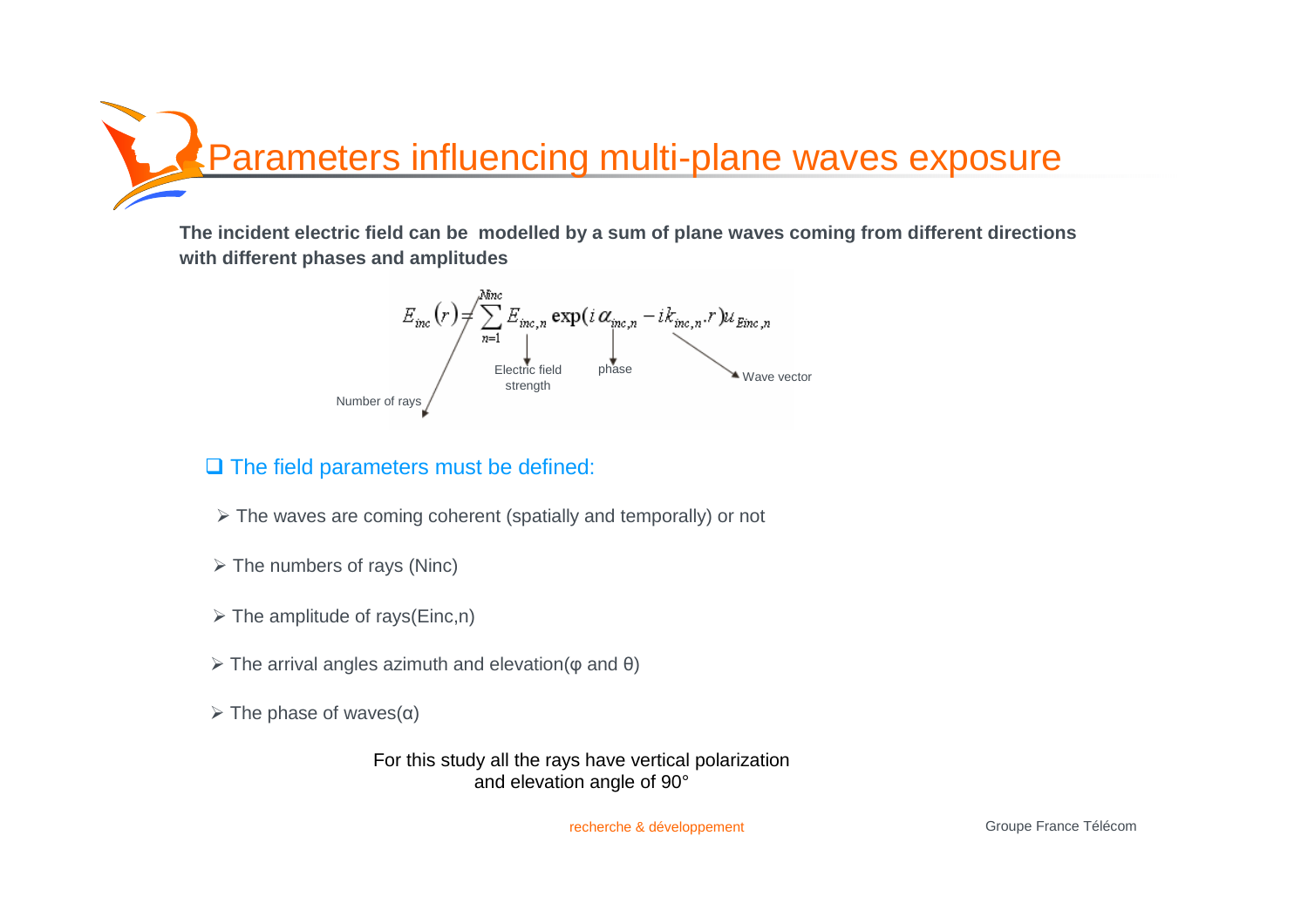

In a realistic environment with multi plane waves, we confront to variable electromagnetic field due to fast fading



**To ensure to compare exposure of single plane wave to multiple plane waves wenormalize the whole body SAR**es we  $\qquad \qquad (rms \t E)^2$ *SARNormalized SAR* <sup>=</sup>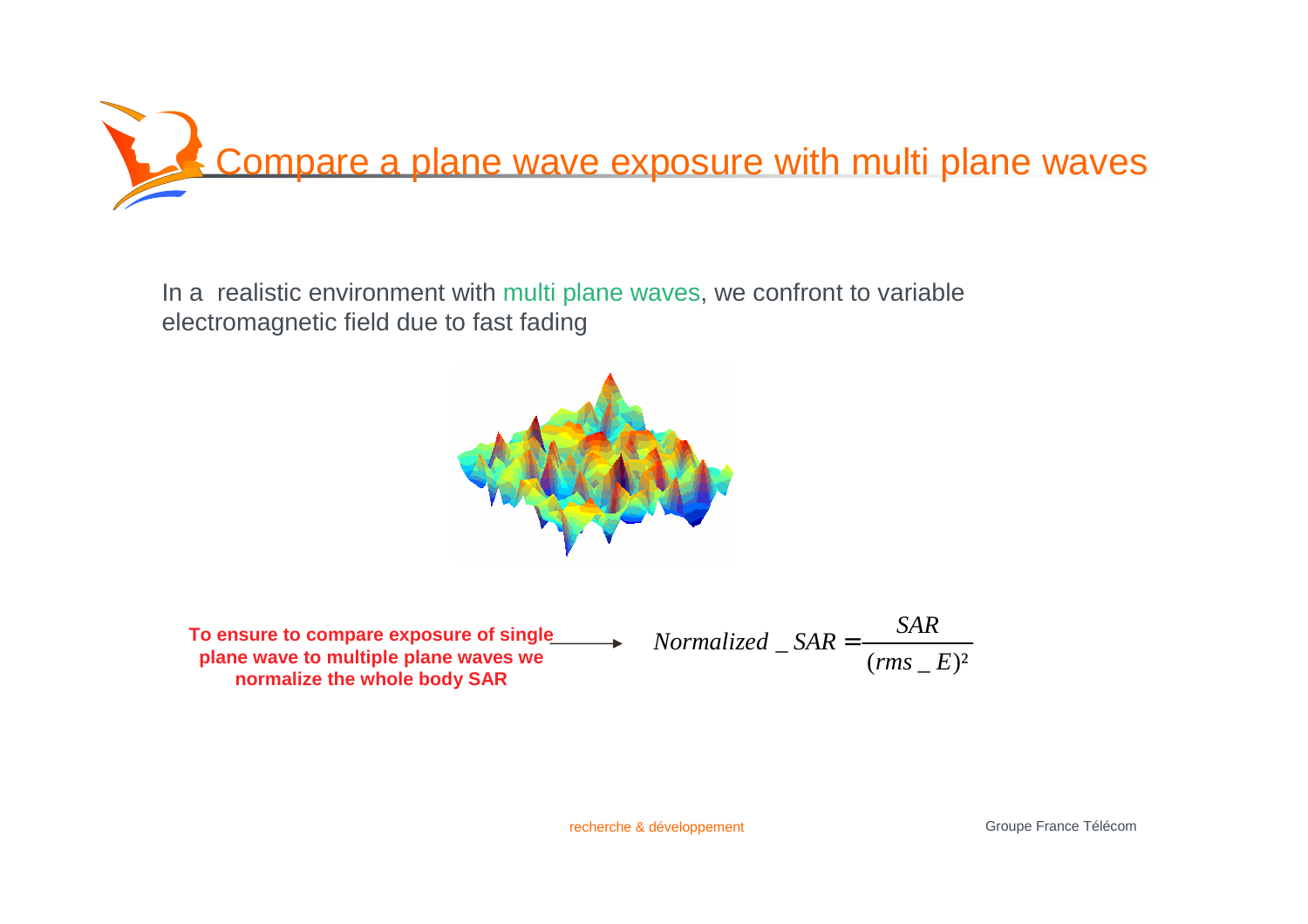**Normalization** 

**If we consider all the space where the field is spread, by a analytic**

**calculation we have the solution**

$$
E_{inc}(r) = \sum_{n=1}^{Ninc} E_{inc,n} \exp(i \alpha_{inc,n} - i k_{inc,n} \cdot r) \mu_{Enc,n}
$$
  
For 2 waves: 
$$
I = \left\langle E \ E \ \right\rangle^{*} = (E_1 + E_2)(E_1 + E_2)^{*} = E_1^2 + E_2^2 + 2 \text{Re}(\left\langle E_1 E_2^* \right\rangle) \qquad \text{For } n \text{ waves: } E \ \text{if} \ \text{if} \ \text{if} \ \text{if} \ \text{if} \ \text{if} \ \text{if} \ \text{if} \ \text{if} \ \text{if} \ \text{if} \ \text{if} \ \text{if} \ \text{if} \ \text{if} \ \text{if} \ \text{if} \ \text{if} \ \text{if} \ \text{if} \ \text{if} \ \text{if} \ \text{if} \ \text{if} \ \text{if} \ \text{if} \ \text{if} \ \text{if} \ \text{if} \ \text{if} \ \text{if} \ \text{if} \ \text{if} \ \text{if} \ \text{if} \ \text{if} \ \text{if} \ \text{if} \ \text{if} \ \text{if} \ \text{if} \ \text{if} \ \text{if} \ \text{if} \ \text{if} \ \text{if} \ \text{if} \ \text{if} \ \text{if} \ \text{if} \ \text{if} \ \text{if} \ \text{if} \ \text{if} \ \text{if} \ \text{if} \ \text{if} \ \text{if} \ \text{if} \ \text{if} \ \text{if} \ \text{if} \ \text{if} \ \text{if} \ \text{if} \ \text{if} \ \text{if} \ \text{if} \ \text{if} \ \text{if} \ \text{if} \ \text{if} \ \text{if} \ \text{if} \ \text{if} \ \text{if} \ \text{if} \ \text{if} \ \text{if} \ \text{if} \ \text{if} \ \text{if} \ \text{if} \ \text{if} \ \text{if} \ \text{if} \ \text{if} \ \text{if} \ \text{if} \ \text{if} \ \text{if} \ \text{if} \ \text{if} \ \text{if} \ \text{if} \ \text{if} \ \text{if} \ \text{if} \ \text{if} \ \text{if} \ \text{if
$$

#### **E (root mean sqare) for two numerical method:**

• **Considere many points having a distance of** λ**/2 in the box assumed not correlate and then have a statistical approach**

• **To calculate a Riemman integral**

(For those two methods we obtained the same numerical results)





Influence of the box size in the

recherche & développement

Groupe France Télécom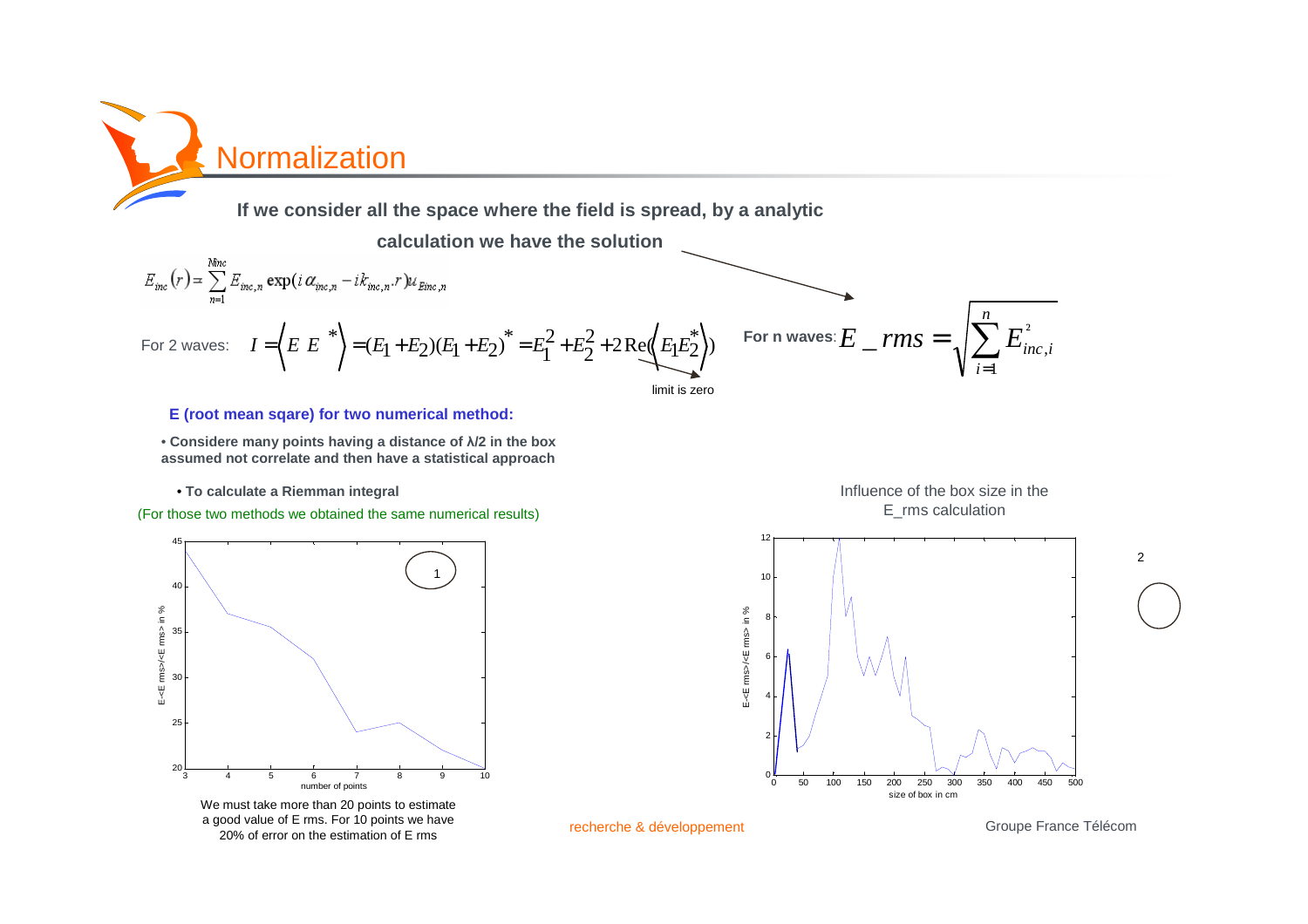

## **FDTD (Finite Difference in Time Domain) method:**

The FDTD is a numerical method to resolve the maxwell equations by the method of finite difference time domain.



### **Huygens Box principle:**

Maxwell equations say that it is possible to reconstruct the field inside a close volume. In the presence of object we have inside the Huygens Box the total field (Et+Es) and outter the Huygens Box the scattered field(Ed); incident E field is null.

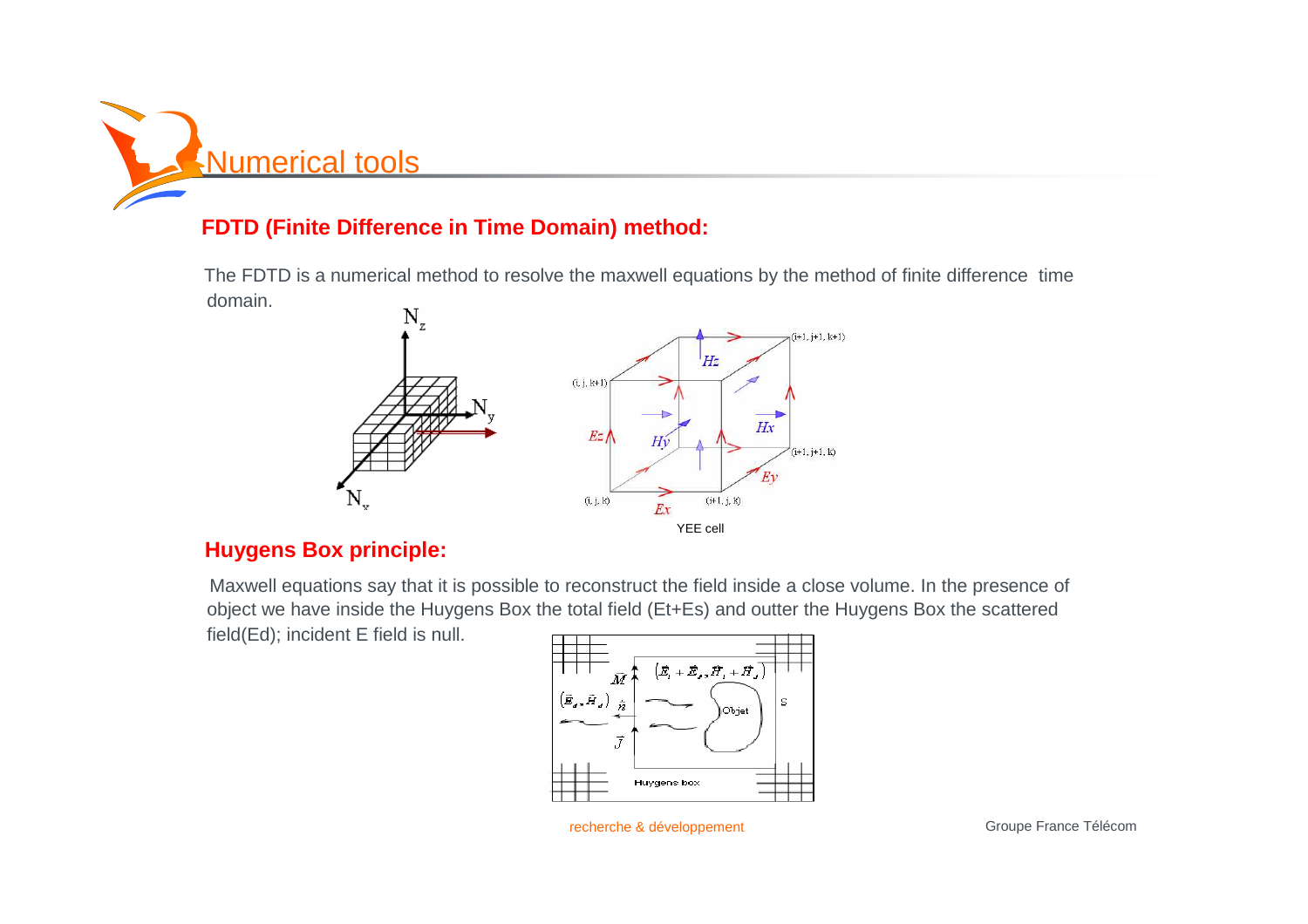

#### **We consider an exposure to 5 rays**



Groupe France Télécom

recherche & développement

6 years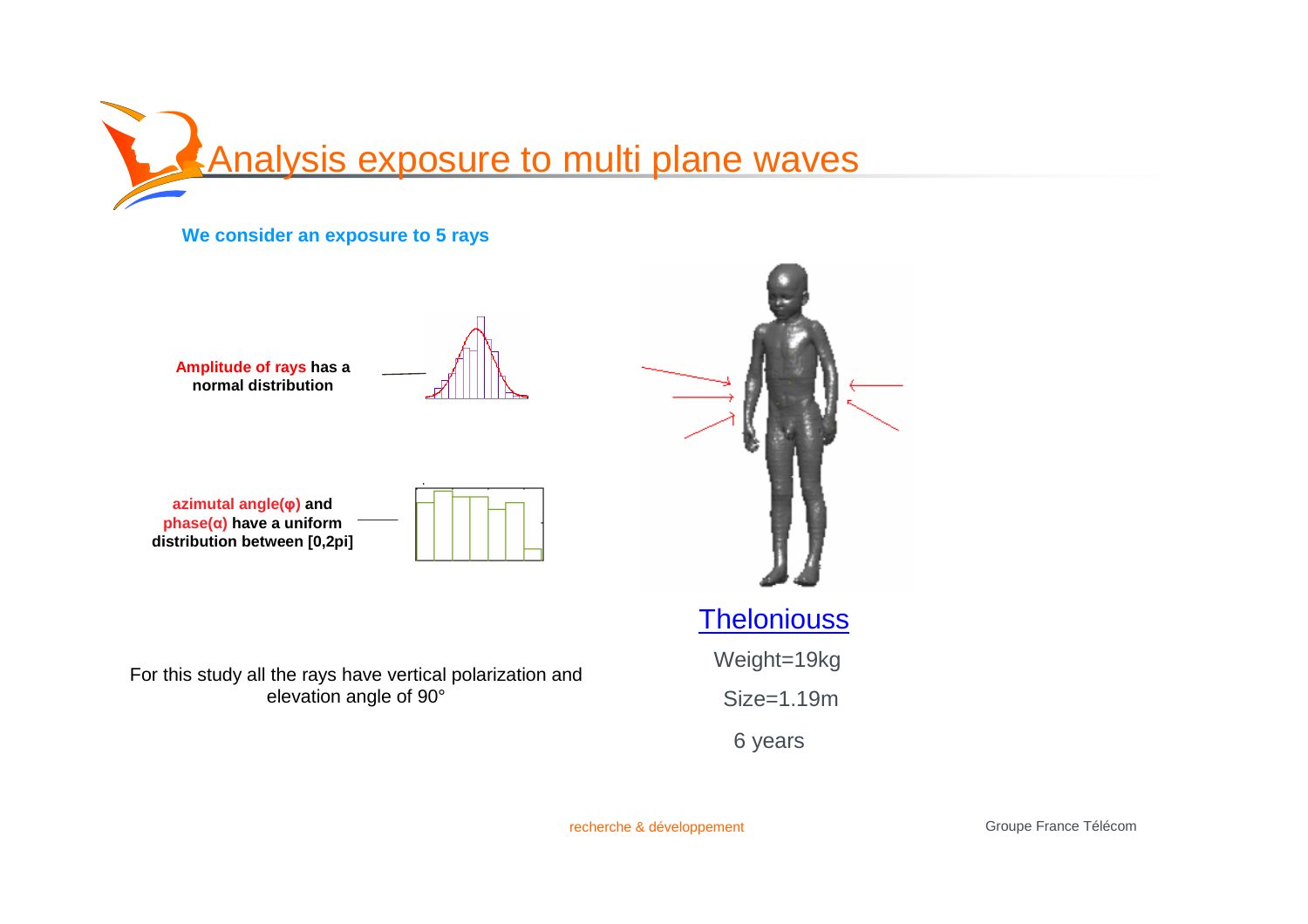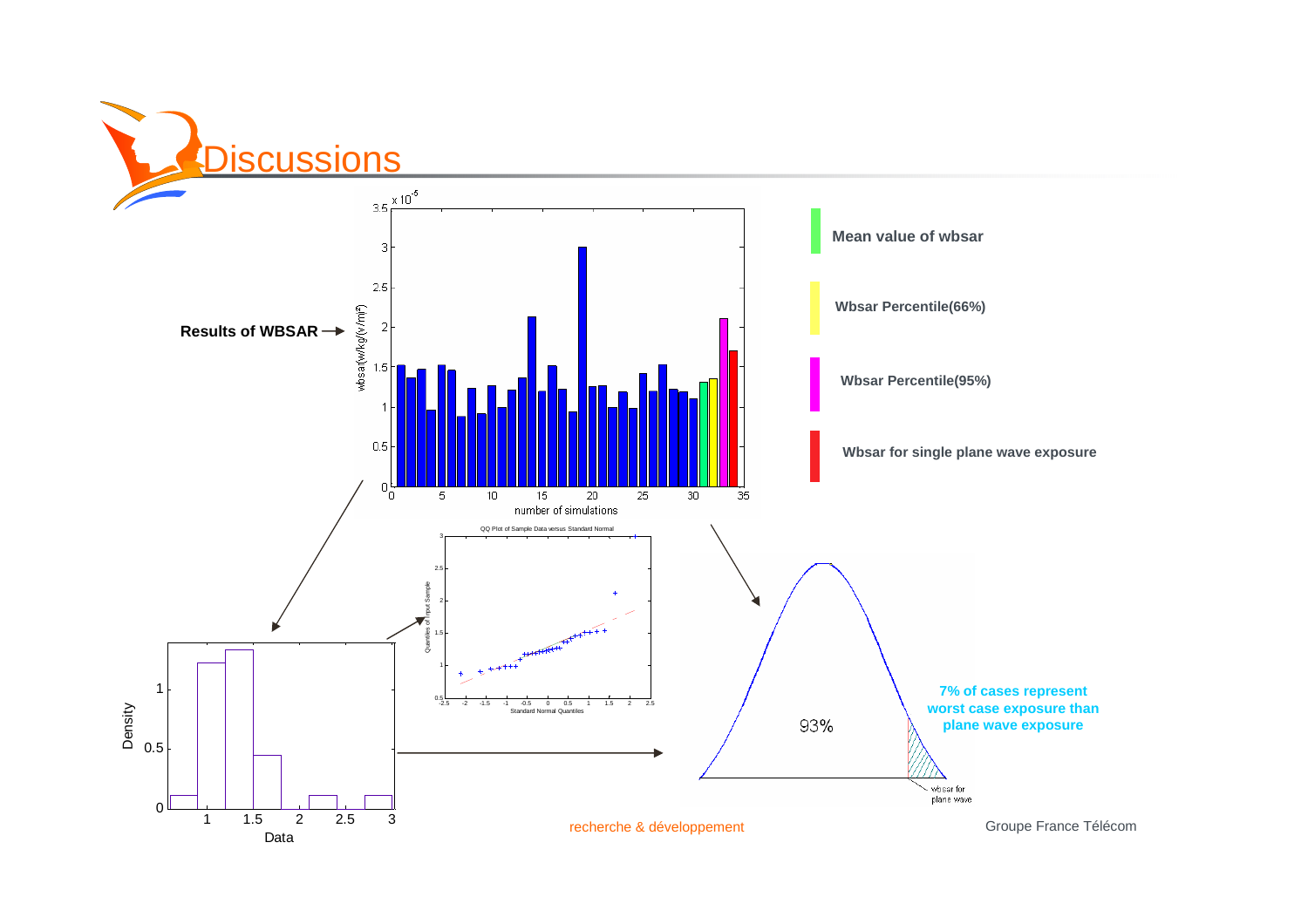

**Two different configurations of azimutal angles ,same distribution of E(z) field in the space but results of wbsar very different for each exposure case.**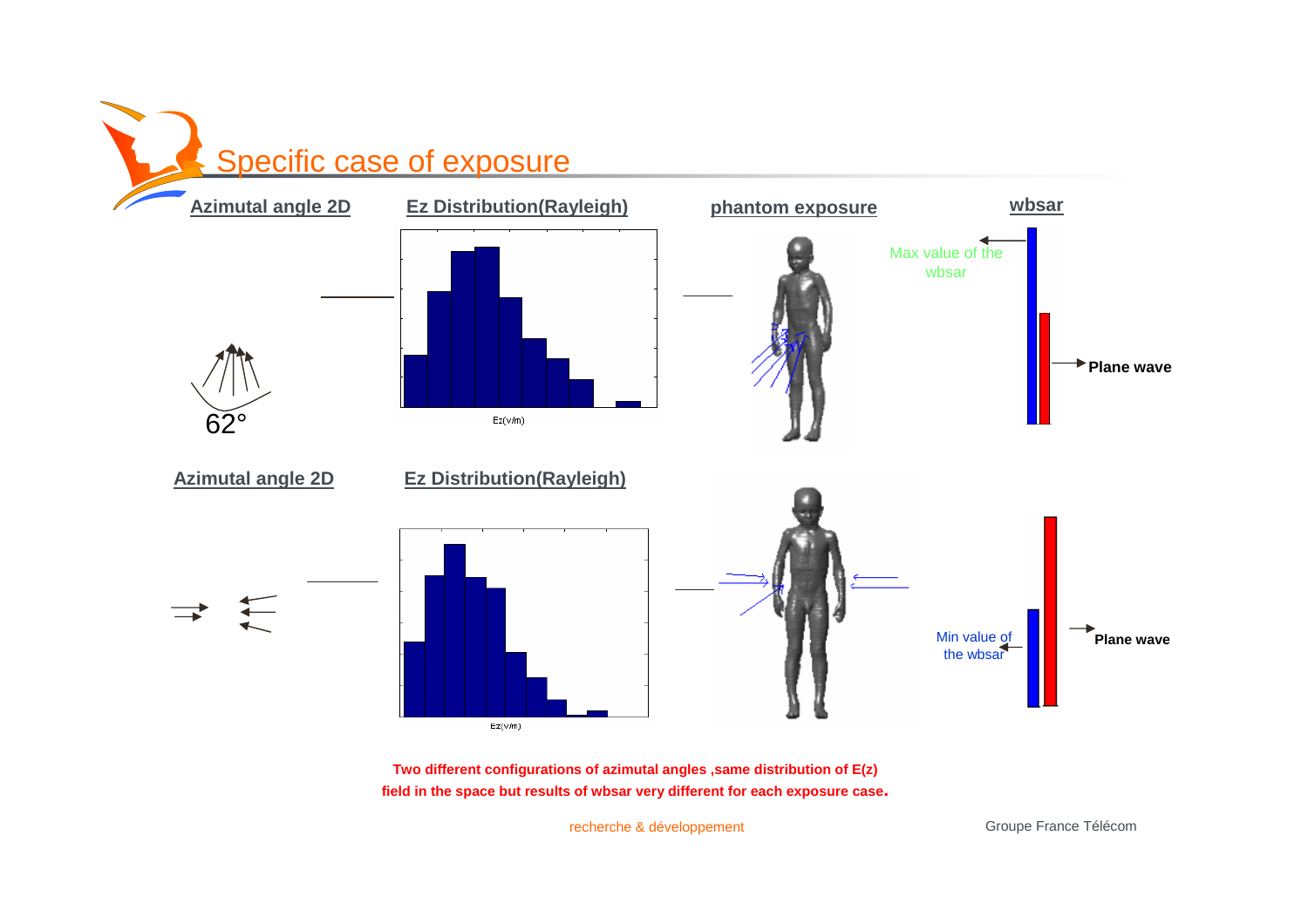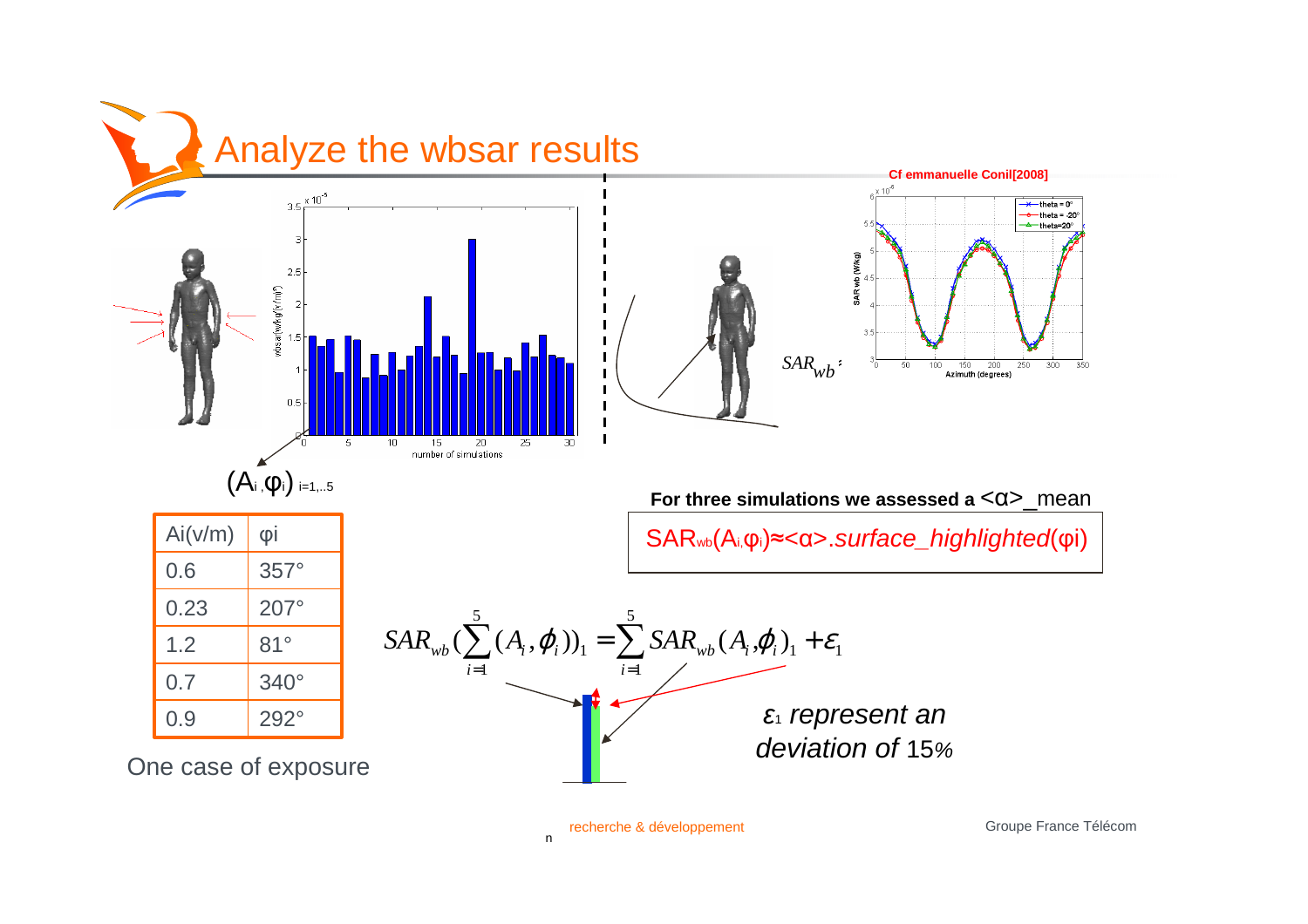

We perform for all cases of exposure

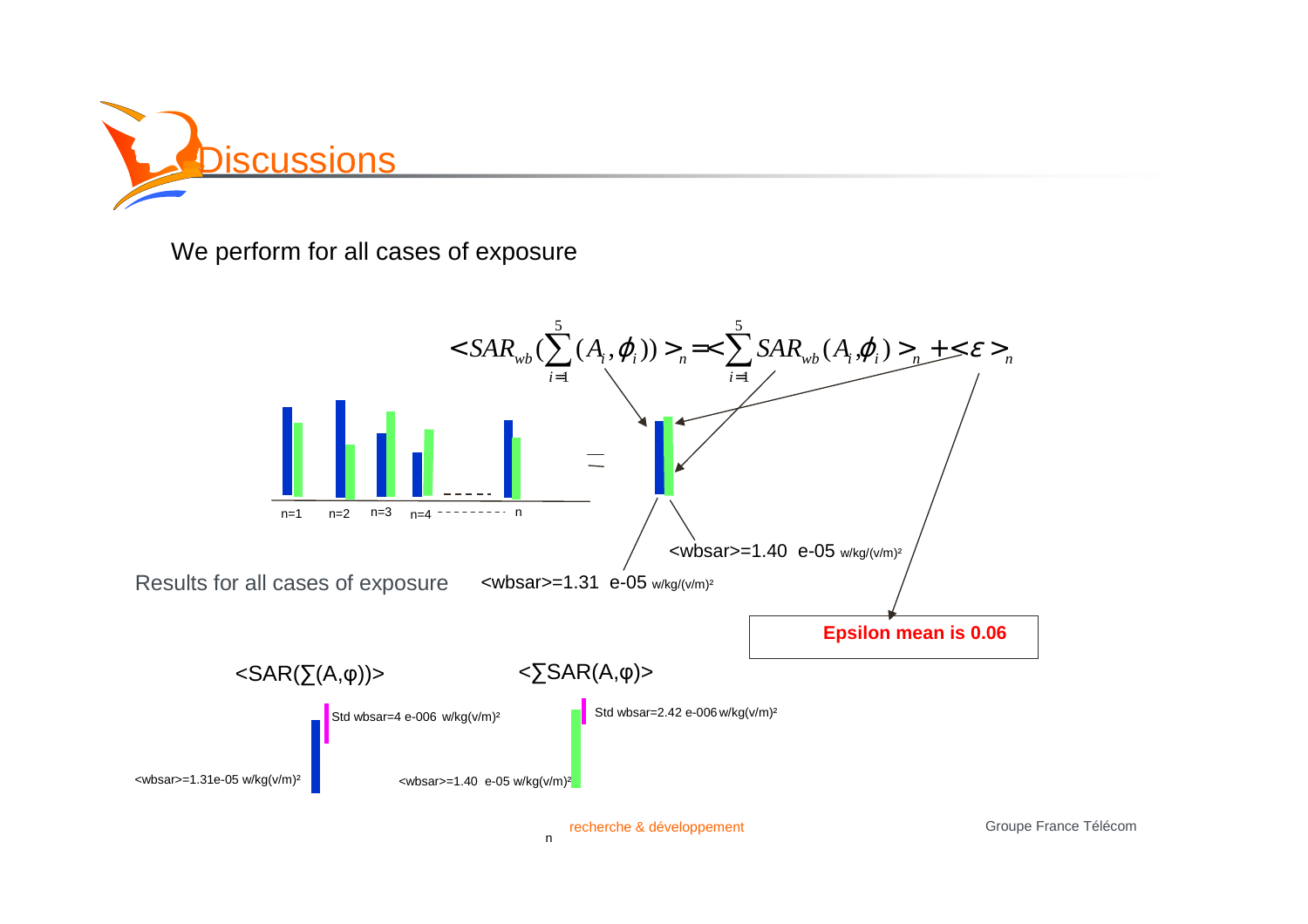

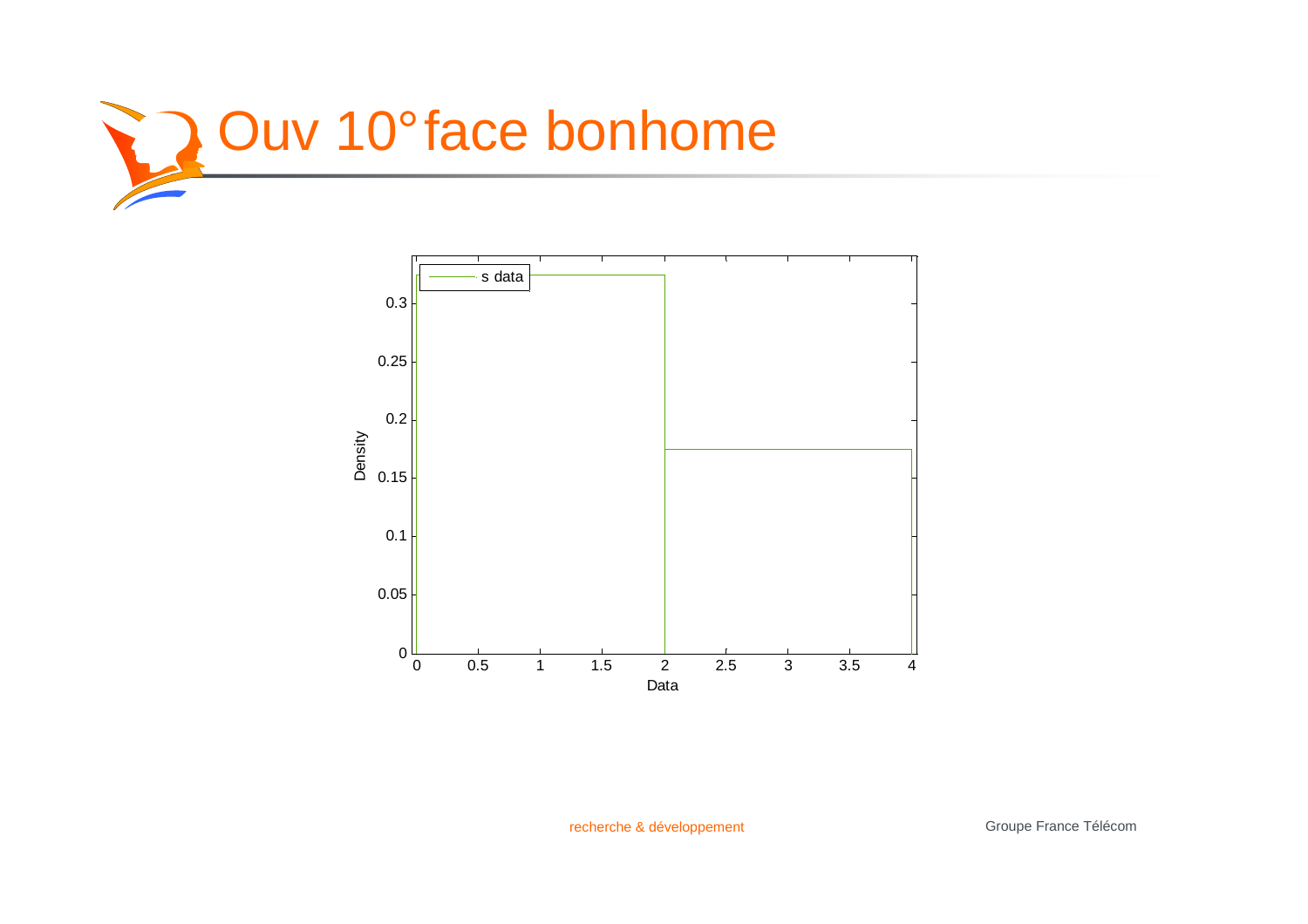

- Ponctually the impact of fading can be important on WBSAR but it's possible to assess the multiple exposure aproximatively thanks to single plane wavesexposure
- Perform other simulations to improve assessment of  $\bm{\alpha}$
- Investigate other configurations of exposure for different parameters of incident field
- Perform with other phantoms